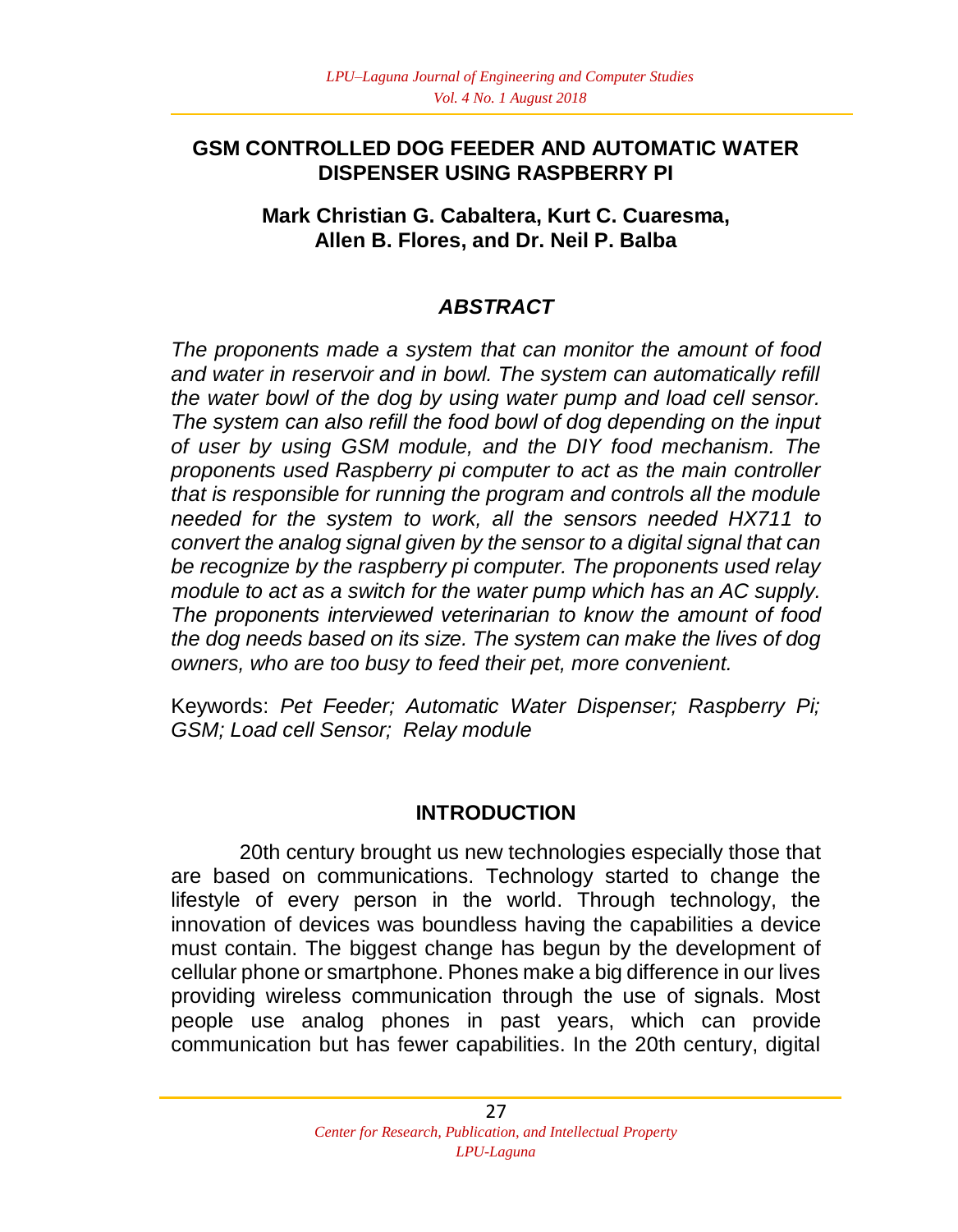technology becomes a universal method having the ability to meet capacity demands.

 With the ideas and technologies mentioned, a new concept of service could be implemented easily around our lives. Currently, in the Philippines, there is an increasing number of dog owners. According to Pet Secure, the Philippines has been on the top 6 of most dog populated countries, having 11,600,000 dogs. [1]

 Taking good care of dogs takes a lot of responsibilities. This includes keeping them safe, showing concern, and feeding them on the right time. Most pet owners have a hard time feeding their pet, especially when no one is at home. Even though pet services can be found around the area, it requires more money and trust.

 In this paper, the researchers proposed a new pet feeding system that can feed pets while owners are absent at their homes. Through the use of GSM module, owners can send message to the system for the bowl to be refilled. Also, GSM module sends notification to the owner when there's critical level on storages and the bowls. Load cell sensor was used for monitoring the weight of the food bowl and water bowl to monitor if it is on a critical level.

## Objectives of the Study

 This study aimed to develop a pet feeder that will monitor the food and water, and refill the food and water through a GSM module with the use of sensors. Specifically, the objectives of the study were to test the functionality of the system, to utilize GSM module technology to notify the user and control the system, and to test the accuracy of the system.

#### Significance of the Study

This study focused on developing a pet feeder which can automatically monitor and refill the food and water through load cell sensors and GSM Module. The main purpose of this project was for the owners who always leave their pets alone at home. This project will help the owners to monitor and feed their dogs while they are busy at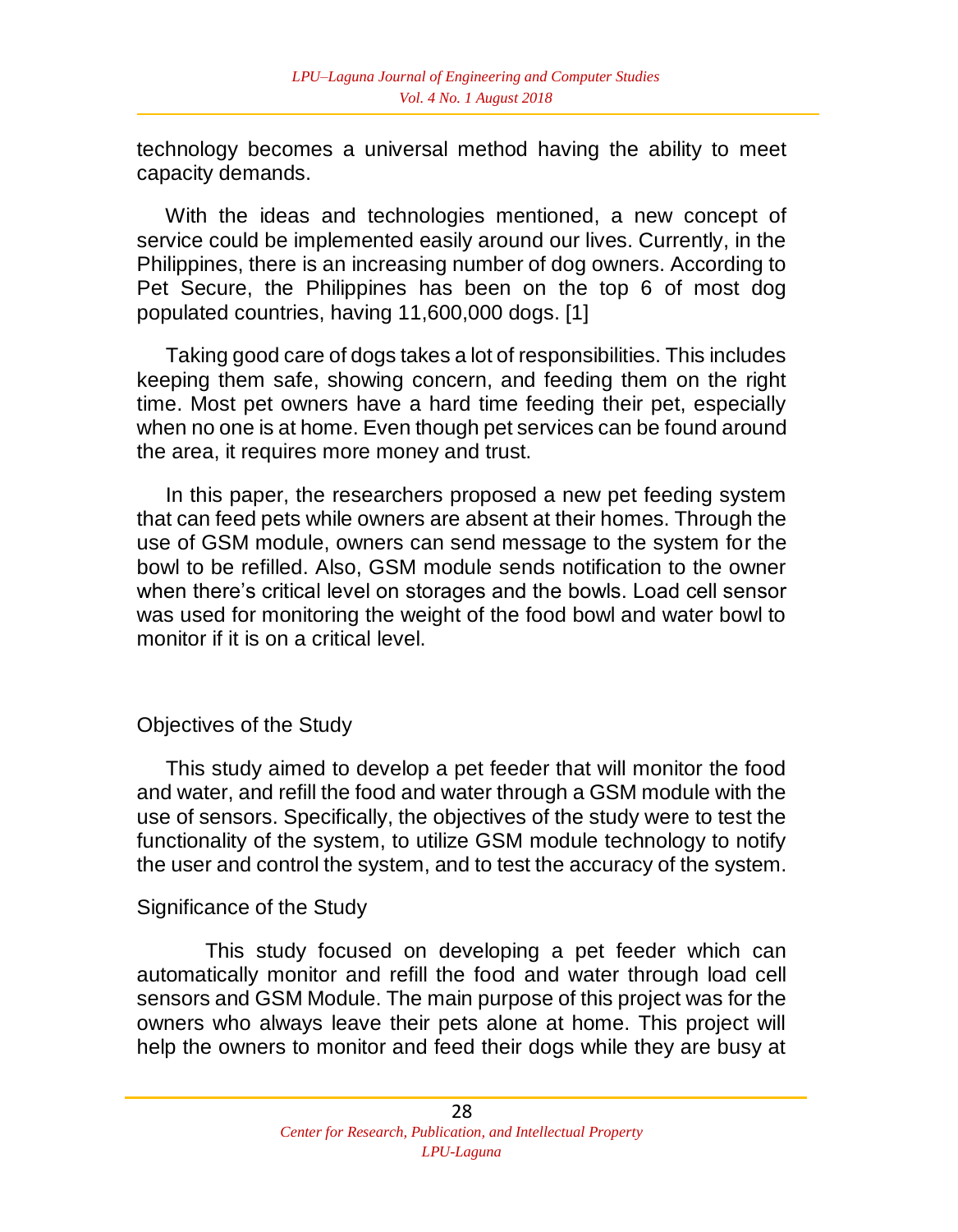work. The project is user-friendly. It used a GSM Module to keep the owners notified whether there are foods left.

## **REVIEW OF RELATED LITERATURE**

According to the research paper entitled Arduino based Food and Water Dispenser for Pets with GSM Technology Control, GSM is used to receive signal from the owner's phone. When the owner sends a message to the device at home, servo motor and solenoid valve will be activated. Servo motor will rotate and valve will be opened for the food and water to be dispersed. After the process is done, a text message will be sent to the owner, informing the successful feeding. The idea was to help people with busy schedules to feed their pets.[2]

Accoding to the research paper entitled Pet Feeding System Using Raspberry Pi and GSM, the concept came from pet owners that is not always at home. One main responsibility a pet owner must do is the pet's health. Make sure that the pet does not starve when the owner is not at home. By using a Raspberry Pi and GSM Technology, a pet feeding system was developed. Using a GSM is one of the useful features of the device, it is used to receive data coming from the owner. Most pet feeders used GSM rather than Wi-Fi because GSM is more convenient and reliable to used.[3]

According to research paper entitled Raspberry Pi controlled SMS-Update-Notification (SUN) system, the proponents used SMS as the module that notifies the user because it is cheap and the best way for sending information through mobile. The idea of SUN is to use GSM module and raspberry pi to receive SMS from anywhere from the authorized person that sends command.[4]

According to the research paper entitled Smart Fish Feeder, the system uses a GSM module as a receiver of command from the user to clean the fish tank once the water becomes dirty. The system act as to maintain the fishes easily even without the physical presence of the owner. The owner sends command from mobile to the microcontroller, then executes the command given by the user.[5]

According to a paper entitled Raspberry Pi for Automation of Water Treatment Plant, the idea is that a clean drinking water is a need for a human. The proponents used Raspberry Pi as an effective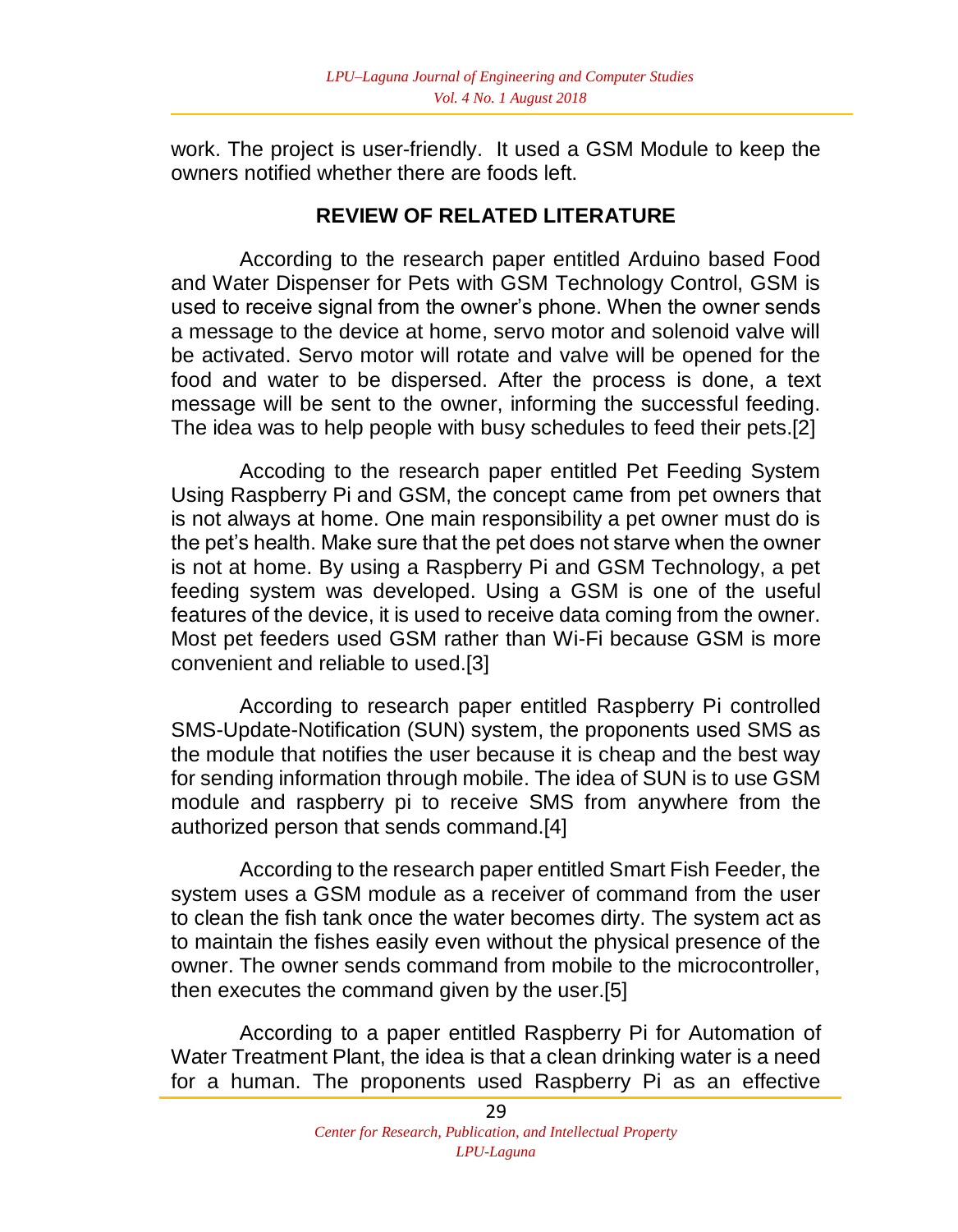replacement for a PLC for the use of automation of small water treatment plants. They used Raspberry Pi as a controller for the system, as well as the microcontroller that monitors the water treatment plant.[6]

According to a paper entitled NuriPet: A smart pet feeding machine for SNS, the idea is for pets to post in social media with the use of camera, pedal, and an internet connection. These are all connected and controlled by raspberry pi that connects to the internet and upload data given by the camera and the pedal.[7]

According to a paper entitled Using raspberry Pi and GSM survey on home automation, the idea was to make a home automation system that can be controlled by smart phones. The proponents used raspberry pi as a system that connects smartphones as input and motors as output. The motors can be controlled whether the motors will be on or off, which will vary by the user or owners command using the smart phone.[8]

According to a paper entitled Mobile phone controlled farm management aider, in India, there are lack of proper monitoring and efficient control in farming. The proponents used Raspberry Pi, GSM, and sensors to make a cost effective prototype to make the farming and understanding of specific concerns more easily. They used Raspberry pi as a monitoring system with the use of sensors which gathered data sent to raspberry pi. The GSM will send information to the users of the farm.[9]

According to a paper entitled Wireless sensor network system using Raspberry Pi and Zigbee for environmental monitoring applications, the proponents used raspberry pi as a base station that connects the sensors via Zigbee protocol. The Zigbee protocol collects the data gathered by sensors and also send the data again from sensor to raspberry pi. The raspberry pi can send and collect multiple data given by the sensor and can supply multi –clients.[10]

#### Conceptual Framework

The study aimed to develop and implement a system that is capable of GSM Controlled Dog Feeder and Automatic Water Dispenser using Raspberry Pi. The considered primary major tool in this research was the GSM module which was the core of the system.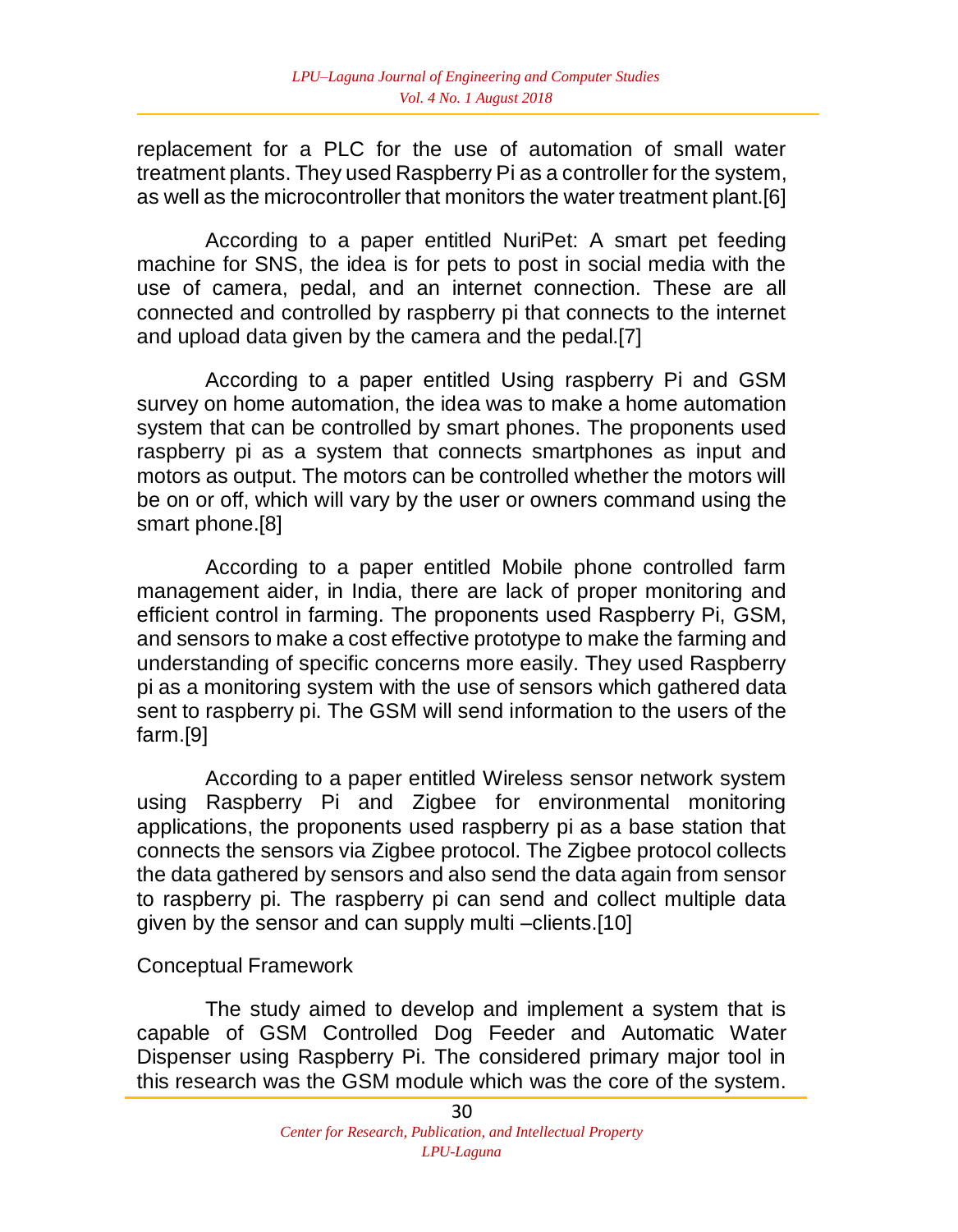All things in the system were connected in the GSM module, it served as a medium of connection between user and the system. The GSM module can give notification to user if any of the reservoirs is in critical level or is empty. Presented in Figure 1 is the Block Diagram of the system.



**Figure 1**. Block Diagram of the System

 Figure 1 shows the Block Diagram of the system. The Raspberry pi computer was the one who controlled and processed the whole system. The inputs sent the signal that went to the Raspberry pi and the data were transmitted via SMS using GSM module. The Raspberry pi got a signal through the load cell sensor and control the water pump to automatically refill the water if the water reached its critical level. Also, the raspberry pi controlled the relay modules to regulate the water flow in in the water reserve. Also, this controlled the DIY switch for opening and closing of the cover for the food reservoir to refill the food bowl.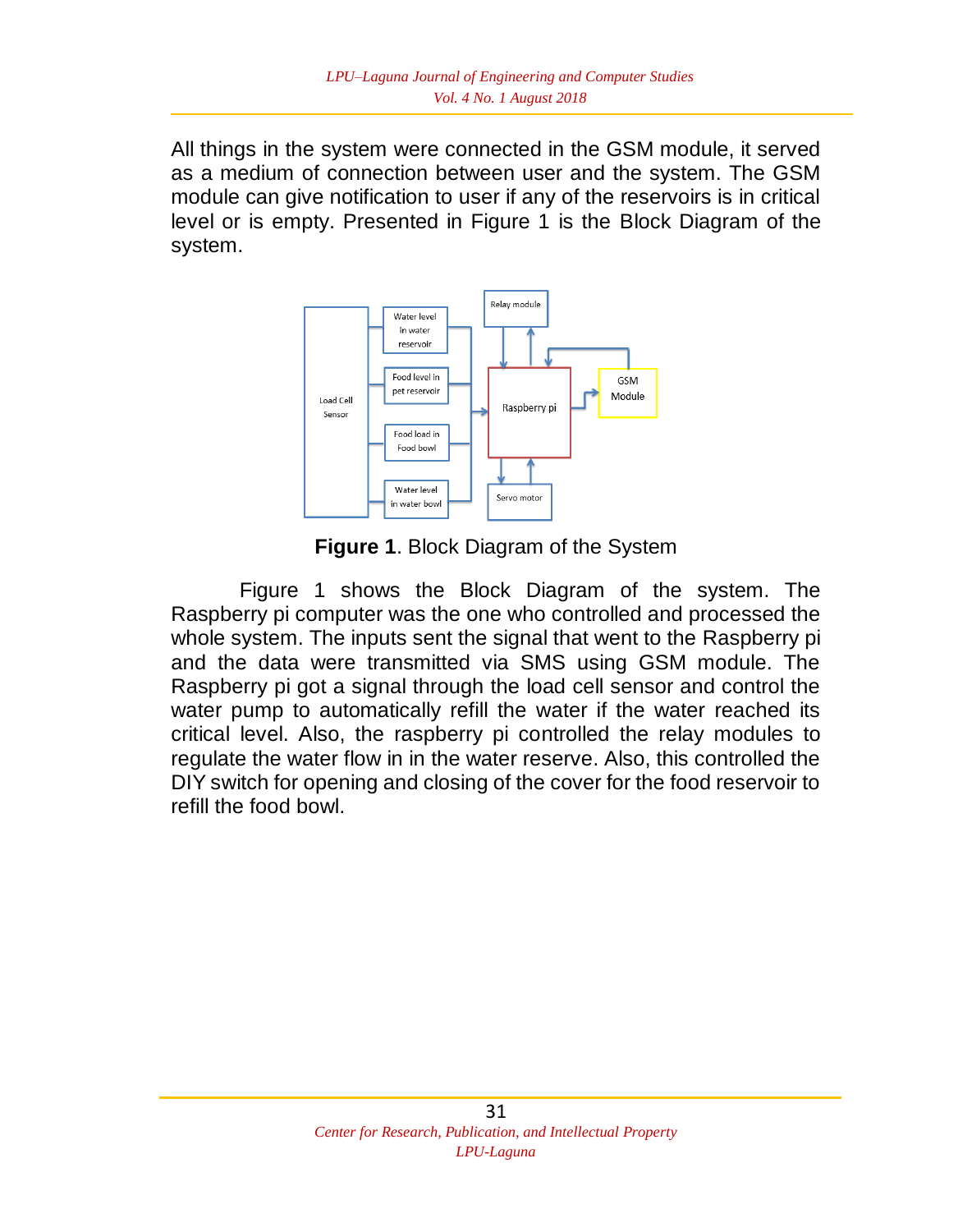

**Figure 2**. Flowchart of the System

Figure 2 shows the flowchart of the system. It discusses the process of the system. In the system, there was only one kind of sensor, load cell sensors, used to know if any of the reservoirs or bowls were in critical level. So the system was monitoring the amount of food and water inside the reservoir and bowl.

| <b>INPUT</b>     | <b>PROCESS</b>                                                                                                     | <b>OUTPUT</b>                                                    |
|------------------|--------------------------------------------------------------------------------------------------------------------|------------------------------------------------------------------|
| Load cell sensor | Will trigger if the food<br>inside the food bowl is<br>in critical level                                           | The owner will receive<br>a notification through<br><b>SMS</b>   |
| <b>SMS</b>       | Will send a signal to<br>the system so that the<br>will know<br>system<br>which<br>specific<br>command will it run | The owner can refill<br>the bowl by sending<br>SMS to the system |

**Figure 3**. IPO Chart if the System

Figure 3 shows the IPO chart. It describes the flow and application of the system. The first input is the load cell sensor. This will trigger if the food inside the food bowl reaches its critical point. If the food bowl is in critical level or if empty, the owner's phone will receive a notification via SMS that the food bowl is empty. The system will wait for the owner to reply for the value of the food that should be refilled.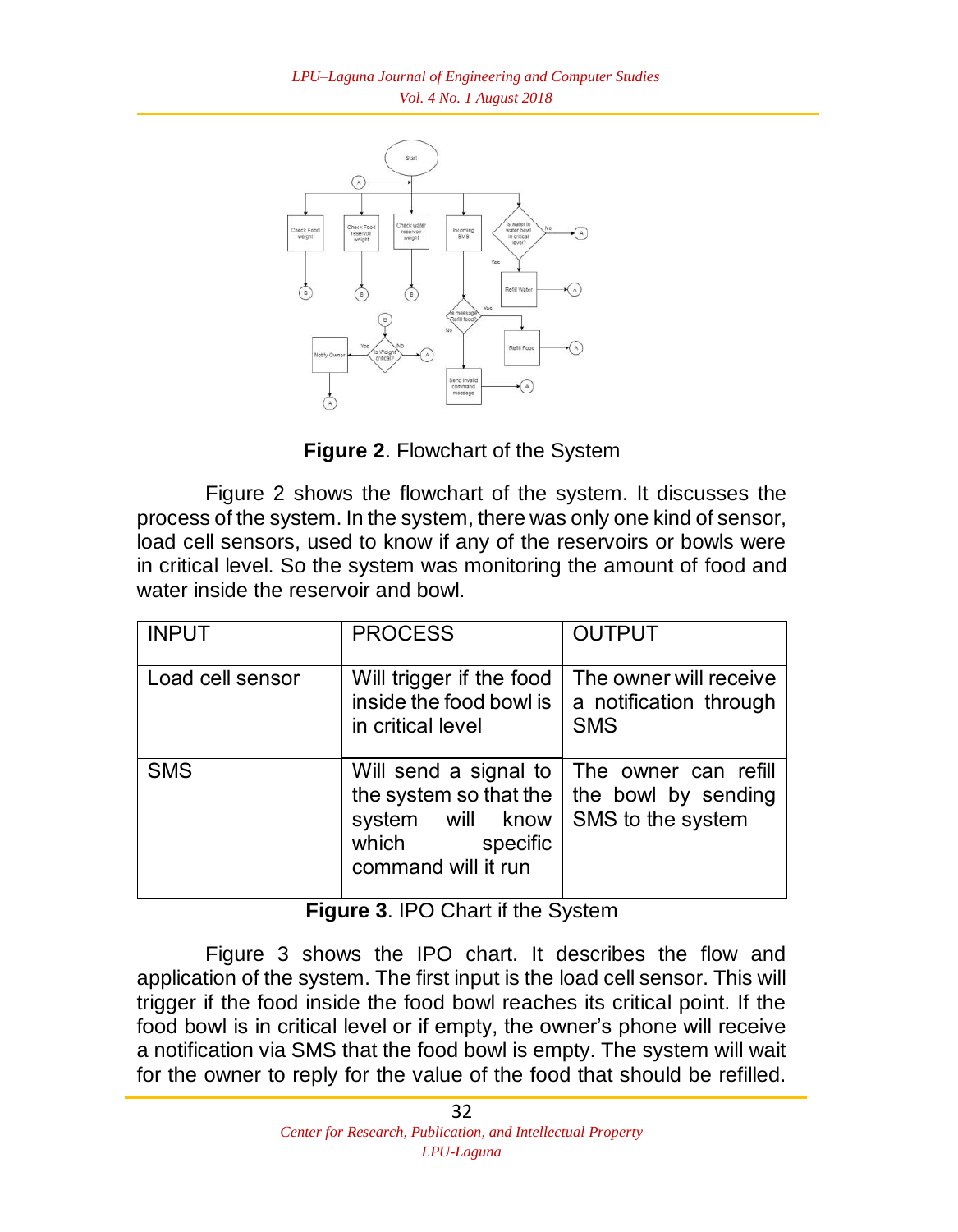There are three kinds of choices that the owner can choose which depends on what the size of the dog the owner has as his/her pet. Load cell sensor is also the one that senses if the water in the water bowl is in critical level or point or is empty; it will automatically refill the water bowl. Load cell sensor is also responsible for checking if the food and water in the reserve is in critical level or not. If the water or food in the reserve is in critical level, the raspberry pi will send a SMS message to the owner's phone to notify them. Second input is SMS. The owner has an option to manually refill the food bowl if the food bowl is in critical level via SMS.

System Architecture



**Figure 4**. Project Design

 In this study, the researchers aimed to design a system that is capable of being a dog feeder and water dispenser. In figure 4, it shows the actual research design of the Dog Feeder and Water Dispenser. Here, the tools that the researchers used in building the system are described as it follows:

- Raspberry Pi
- GSM module
- Load cell amplifier
- Load cell sensor
- Servo motor
- Water pump
- Relay module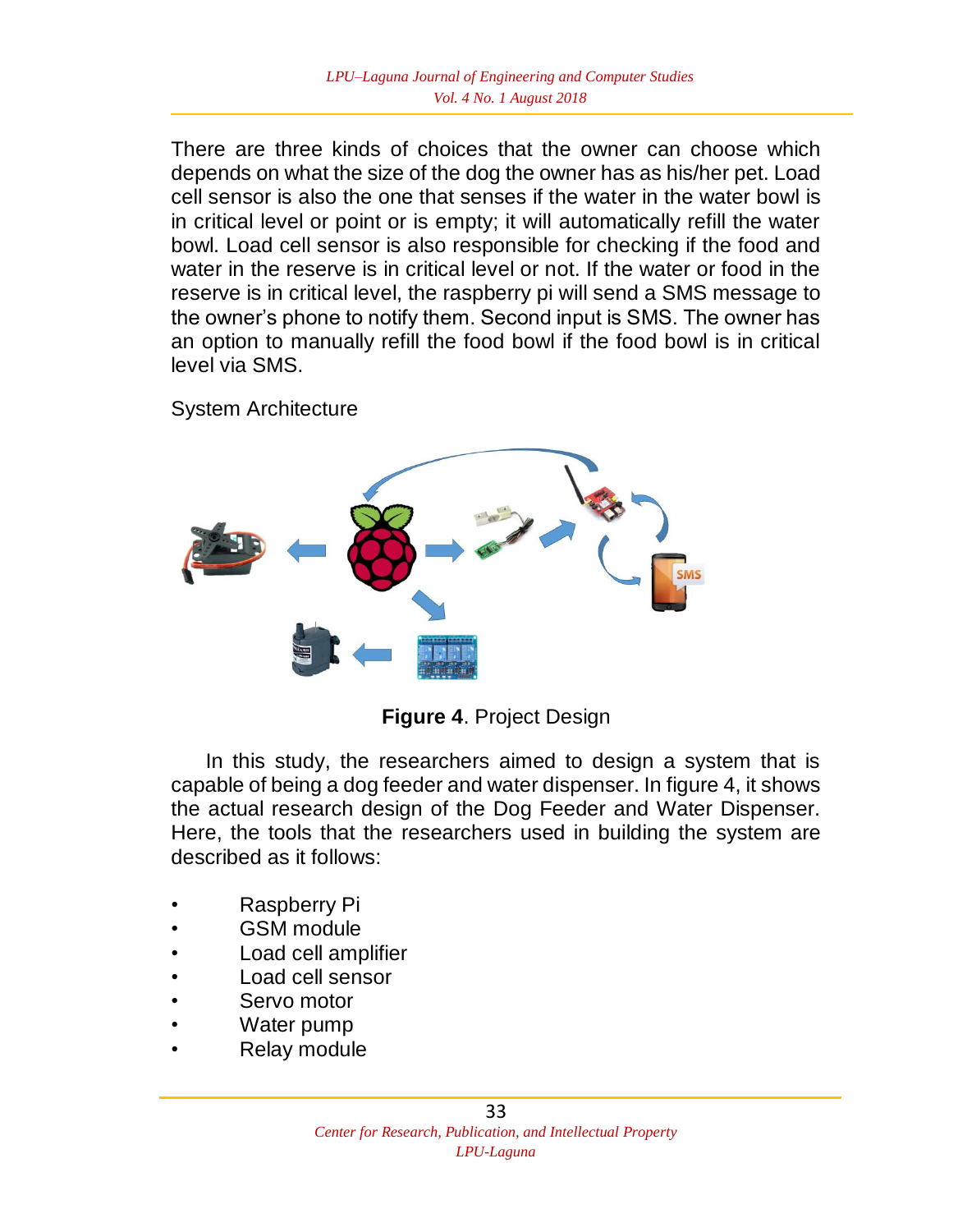# **RESULTS AND ANALYSIS**

| <b>Refill food small</b> |                   |                  |                   |                     |
|--------------------------|-------------------|------------------|-------------------|---------------------|
| ÷<br><b>Test</b>         | Time delay $\sim$ | Desired output ~ | Actual output   v | within range $\sim$ |
| 1                        | 20                | 255g-340 g       | 293               | ok                  |
| 2                        | 25.5              | 255g-340 g       | 190               | error               |
| 3                        | 26.4              | 255g-340 g       | 292               | ok                  |
| 4                        | 28.6              | 255g-340 g       | 296               | ok                  |
| 5                        | 26.5              | 255g-340 g       | 293               | ok                  |
| 6                        | 30.1              | 255g-340 g       | 249               | ok                  |
| 7                        | 31                | 255g-340 g       | 251               | ok                  |
| 8                        | 27.3              | 255g-340 g       | 267               | ok                  |
| 9                        | 28.1              | 255g-340 g       | 310               | ok                  |
| 10                       | 29.5              | 255g-340 g       | 267               | ok                  |
| Average                  | 27.3              | 255g-340 g       |                   |                     |

| Refill food medium |   |                      |                                         |                   |                           |
|--------------------|---|----------------------|-----------------------------------------|-------------------|---------------------------|
| <b>Test</b>        | ٠ | Time delay v         | Desired output  v                       | Actual output v   | within range $-$          |
| 1                  |   | 27.5                 | 340g-680g                               | 567               | ok                        |
| $\overline{a}$     |   | 27.4                 | 340g-680g                               | 416               | ok                        |
| 3                  |   | 29.6                 | 340g-680g                               | 395               | ok                        |
| 4                  |   | 30.1                 | 340g-680g                               | 398               | ok                        |
| 5                  |   | 31.7                 | 340g-680g                               | 396               | ok                        |
| 6                  |   | 28                   | 340g-680g                               | 567               | ok                        |
| 7                  |   | 32.5                 | 340g-680g                               | 356               | ok                        |
| 8                  |   | 29.2                 | 340g-680g                               | 365               | ok                        |
| 9                  |   | 27.5                 | 340g-680g                               | 455               | ok                        |
| 10                 |   | 30.2                 | 340g-680g                               | 462               | ok                        |
|                    |   |                      |                                         |                   |                           |
| Average<br>Test    | ٠ | 28.73                | Desired output $\vert \mathbf{v} \vert$ | Actual output   v |                           |
| 1                  |   | Time delay   v<br>27 | 680g-1020g                              | 739               | ok                        |
| $\overline{2}$     |   | 28.3                 | 680e-1020e                              | 686               | within range $\tau$<br>ok |
| 3                  |   | 29.5                 | 680g-1020g                              | 841               | ok                        |
| 4                  |   | 30.4                 | 680g-1020g                              | 833               | ok                        |
| 5                  |   | 33                   | 680e-1020e                              | 855               | ok                        |
| 6                  |   | 34.6                 | 680g-1020g                              | 823               | ok                        |
| $\overline{7}$     |   | 29                   | 680g-1020g                              | 811               | ok                        |
| 8                  |   | 28                   | 680g-1020g                              | 783               | ok                        |
| $\overline{9}$     |   | 27.1                 | 680e-1020e                              | 767               | ok                        |
| 10                 |   | 28.7                 | 680g-1020g                              | 783               | ok                        |

| Automatic water refill |   |                               |                                 |                    |  |
|------------------------|---|-------------------------------|---------------------------------|--------------------|--|
| <b>Test</b>            | ٠ | Amount below Critical Level ~ | <b>Amount after refill</b><br>٠ | <b>Status</b><br>٠ |  |
|                        |   | 35                            | 58                              | Done               |  |
| 2                      |   | 26                            | 53                              | Done               |  |
| 3                      |   | 17                            | 58                              | Done               |  |
| 4                      |   | 19                            | 58                              | Done               |  |
| 5                      |   | 26                            | 53                              | Done               |  |
| 6                      |   | 34                            | 52                              | Done               |  |
|                        |   | 30                            | 58                              | Done               |  |
| 8                      |   | 34                            | 58                              | Done               |  |
| 9                      |   | 35                            | 52                              | Done               |  |
| 10                     |   | 25                            | 58                              | Done               |  |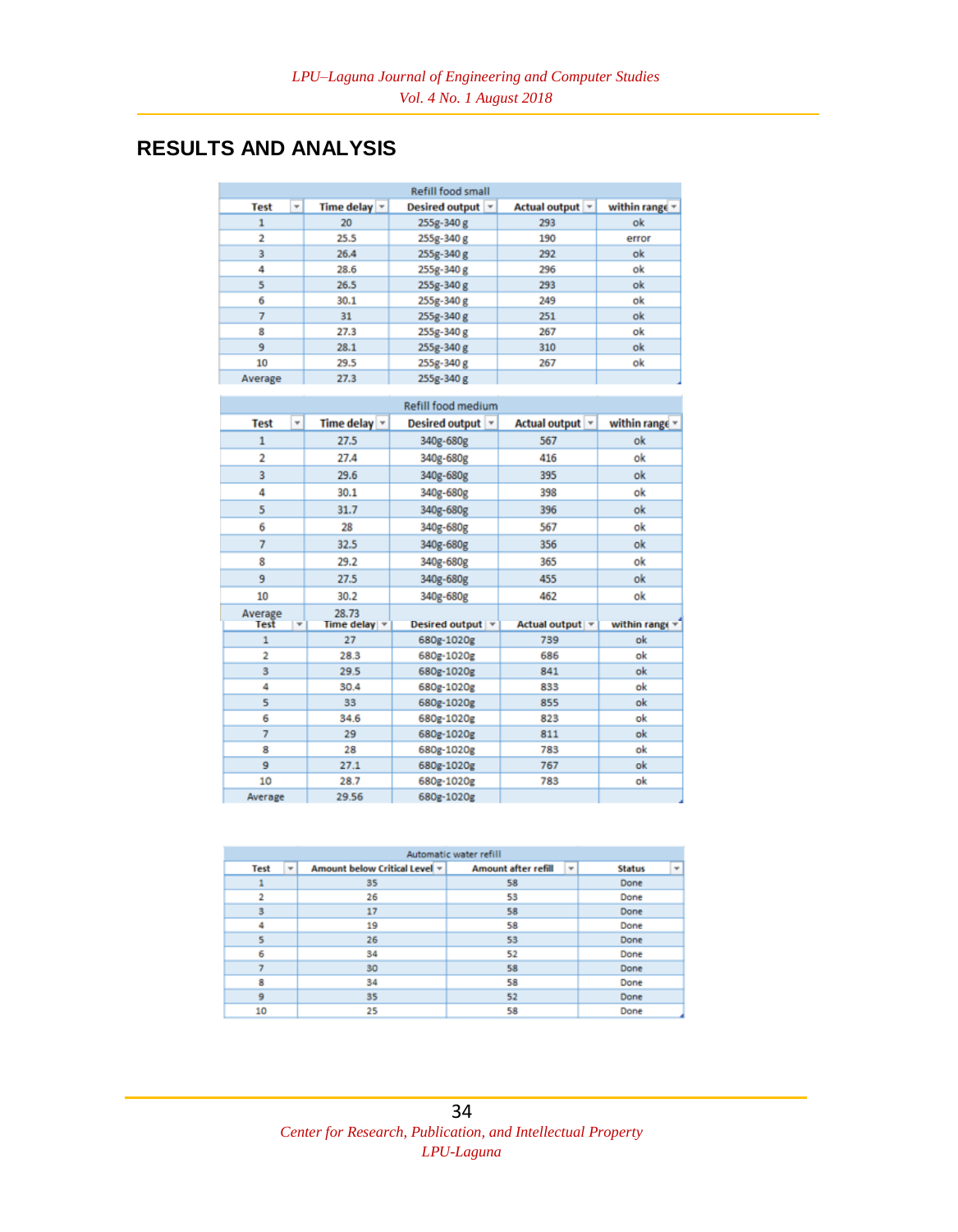# **CONCLUSION**

 After trying the functionality of the system, the proponents concluded that the system ran perfectly well, and it was able to utilize GSM module technology and to identify the bowls if it has enough food and water inside it. Using load cell sensors, the system was able to measure the weight of the containers and bowls. The functionality of the system was tested and met all the requirements. The performance of the Raspberry Pi was exceptional and can guarantee accurate result based on the series of experiments. The proponents made some improvements in the system and after some tests, the system is able to meet the objectives.

## **RECOMMENDATIONS**

 The proponents recommend to the future researchers to add a database of outputs inside raspberry pi. Also, the system will be more easy to use if the future researchers added an android application to control and monitor the readings of sensor in the system. The future proponents can use WIFI as the model for the connection between user and the system for the device to test which is more efficient for this project. The future proponents can use different sensors in sensing critical level of reservoir and food and water bowl and also add a battery to act as a secondary power source.

## **REFERENCES**

[1] https://www.petsecure.com.au/pet-care/a-guide-to-worldwide-petownership/

[2] Beltran, A. A. (2015). Arduino based Food and Water Dispenser for Pets with GSM Technology Control. Retrieved September 14, 2017, from

http://www.academia.edu/11748389/Arduinobased\_Food\_and\_Water \_Dispenser\_for\_Pets\_with\_GSM\_Technology\_Control

[3] Chan, W. (2015). Pet Feeding System Using Raspberry Pi and GSM. Retrieved September 15, 2017, from http://eprints.utem.edu.my/17348/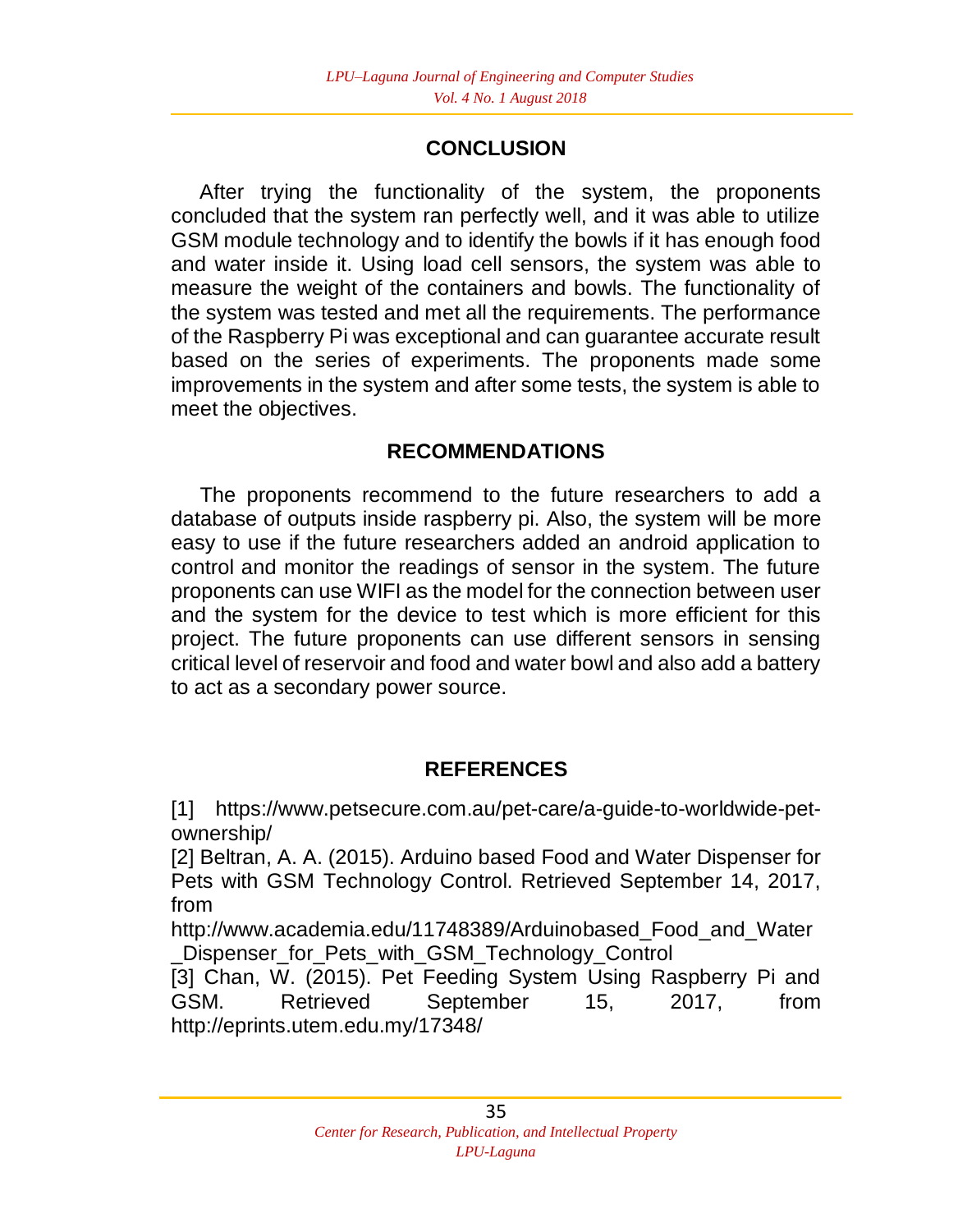[4] Vamsikrisha, P. (2015). Raspberry Pi controlled SMS-Update-Notification (SUN) system. Retrieved September 15, 2017, from http://ieeexplore.ieee.org/document/7226113/

[5] Sabari, A. K. (2017). Smart Fish Feeder. Retrieved September 15, 2017, from http://ijsrcseit.com/paper/CSEIT172230.pdf

[6] Lagu, S. S. (2015). Raspberry Pi for Automation of Water Treatment Plant. Retrieved September 15, 2017, from http://ieeexplore.ieee.org/abstract/document/7155903/

[7] Jung, J. Y. (2016). NuriPet: A smart pet feeding machine for SNS. Retrieved September 15, 2017, from http://ieeexplore.ieee.org/abstract/document/7430544/

[8] Khedkar, S. (2016). Using raspberry Pi and GSM survey on home automation. Retrieved September 15, 2017, from http://ieeexplore.ieee.org/abstract/document/7754787/

[9] Venkateswaran, D. (2015). Mobile phone controlled farm management aider. Retrieved September 14, 2017, from http://ieeexplore.ieee.org/document/7026312/

[10] Nikharde, S. G. (2015). Wireless sensor network system using Raspberry Pi and Zigbee for environmental monitoring applications. Retrieved September 14, 2017, from http://ieeexplore.ieee.org/abstract/document/7225445/

[11] Ahmed Imteaj (2016). IoT based autonomous percipient irrigation system using raspberry Pi. Retrieved September 14, 2017, from http://ieeexplore.ieee.org/document/7860260/

[12] Nikhil Agrawal (2015). Smart drip irrigation system using Raspberry Pi and Arduino. Retrieved September 14, 2017, from http://ieeexplore.ieee.org/document/7148526/?reload=true

[13] Ling, F., & Zhao, Z. (2016). PHONE CONTROLLED AUTOMATIC PET FEEDER. Retrieved September 13, 2017, from https://courses.engr.illinois.edu/ece445/getfile.asp?id=8114

[14] Karyono, K., & Nugroho, H. T. (2017). Smart dog feeder design using wireless communication, MQTT and Android client. Retrieved September 13, 2017, from http://ieeexplore.ieee.org/abstract/document/7863048/

[15] Sedigh, S. (2016). Design and Build of an Automated Animal Feed Dispenser. Retrieved September 13, 2017, from http://digitalcommons.calpoly.edu/braesp/127/